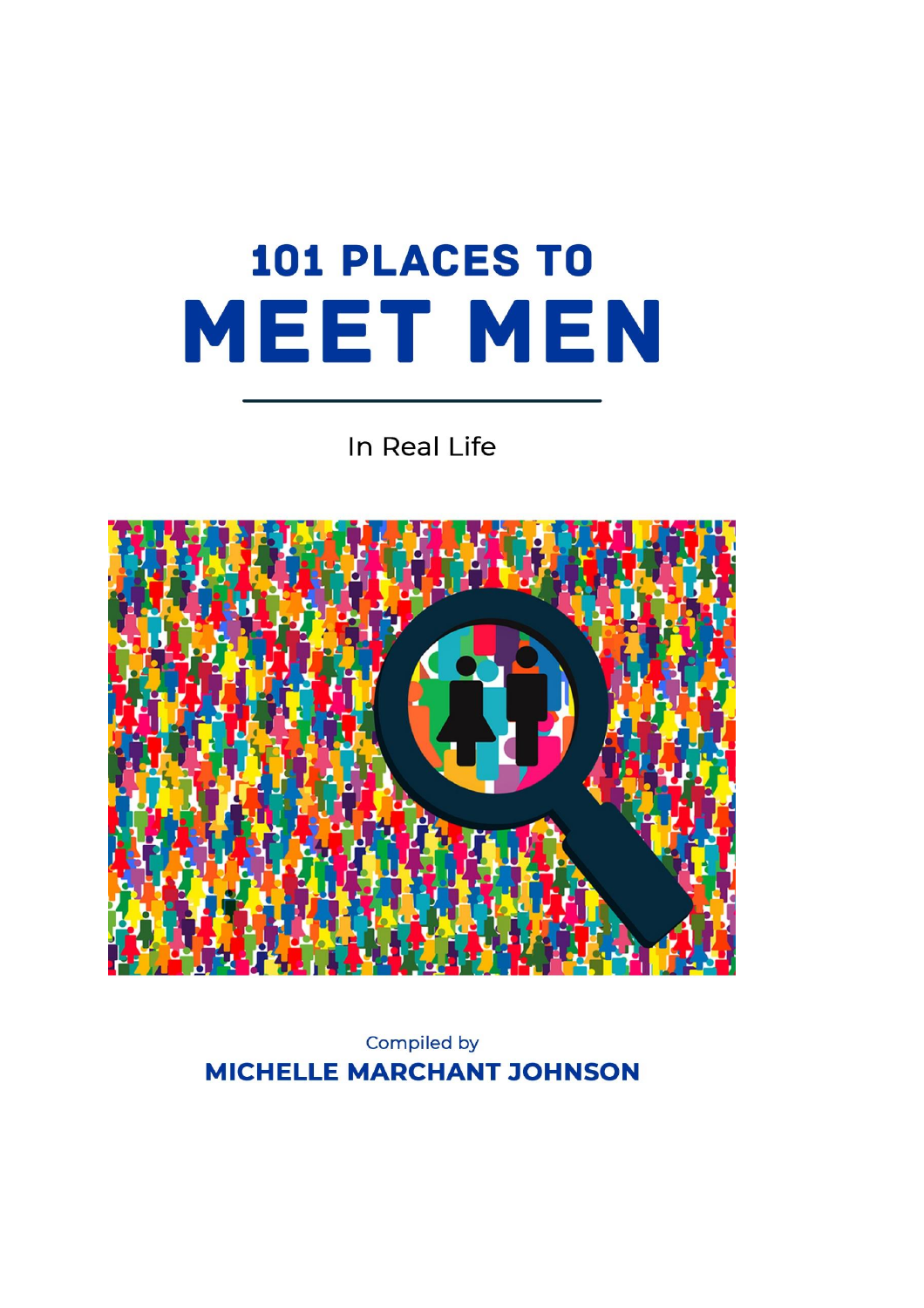## 101 MAN-RICH Environments



There are many places to meet men offline.

Consider going to new places outside of your normal routine and social circle. Choose a few from the list below and start interacting with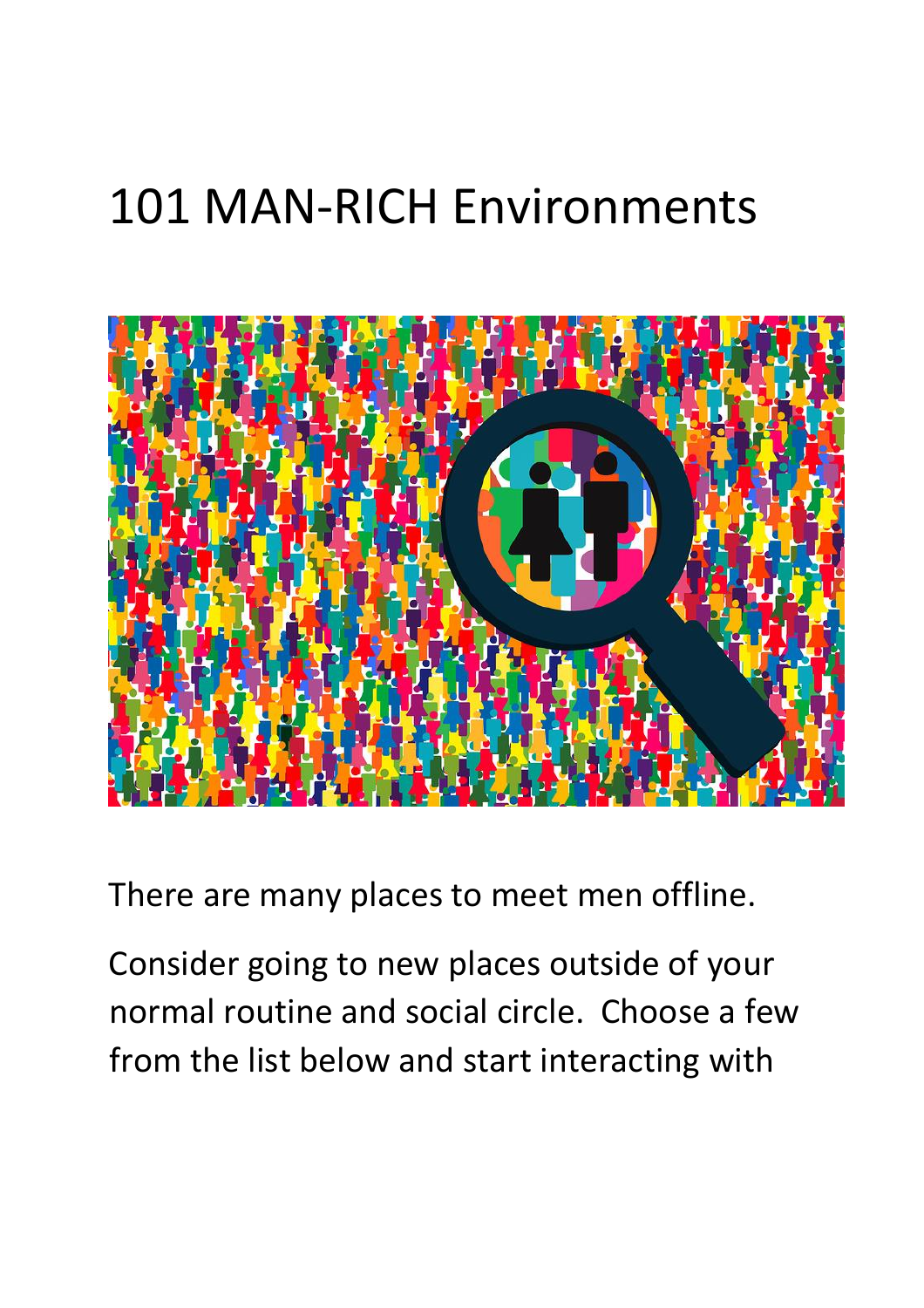men you might meet in these places by striking up a conversation or by asking a question.

Have Fun!

Here are some ideas for you:

- 1) Apple Store, Computer/Technology Store, Gadget Store (i.e. Brookstone)
- 2) Sporting Goods Stores
- 3) Golf Course or Driving Range
- 4) Gym or Athletic Club
- 5) Men's Expos
- 6) Car shows/Muscle Car shows
- 7) Business, Financial, Real Estate, Investment, or Sales Seminars
- 8) Home Improvement/Hardware stores
- 9) Sports Bars (Go for a big game)
- 10) Live Music Clubs/Concerts
- 11) Ski Lessons/Resort/Lodge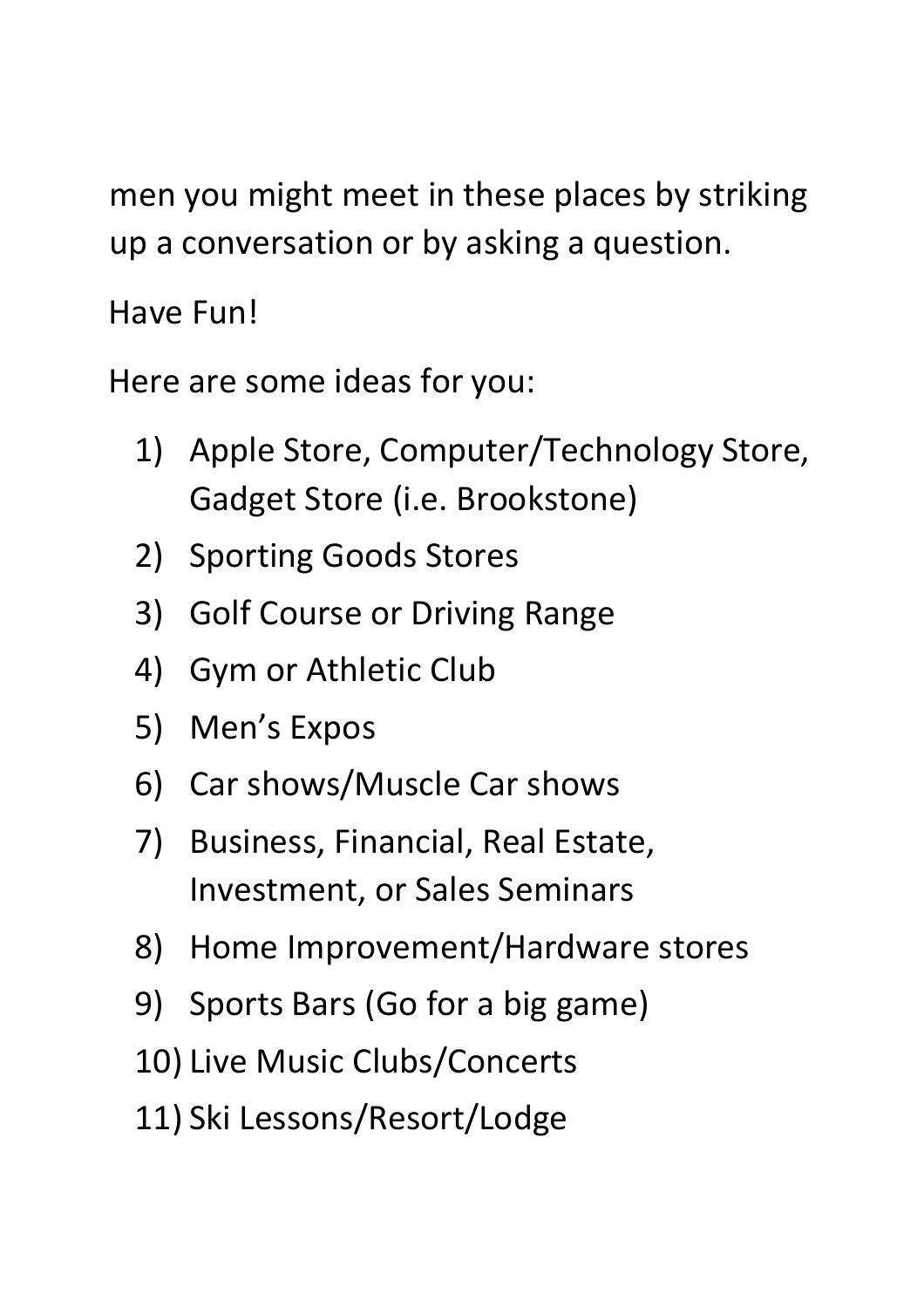- 12) Running/Hiking/Backpacking Club
- 13) Swimming/The Beach
- 14) Men's Clothing Stores/Department
- 15) Sports/Country Clubs
- 16) Charitable Events/Fundraisers
- 17) Conventions and Conferences
- 18) Religious Services/Socials
- 19) Airport Business/First Class Lounges
- 20) Vacation/Traveling
- 21) Chamber of Commerce Events
- 22) Tennis Courts/Lessons
- 23) Trains/Planes/Mass Transit
- 24) Farmers Markets
- 25) Deli's, Sandwich Shops, Burger Joints, BBQ, or Sushi bars
- 26) River Rafting/Outdoor Adventures
- 27) Street Fairs/Festivals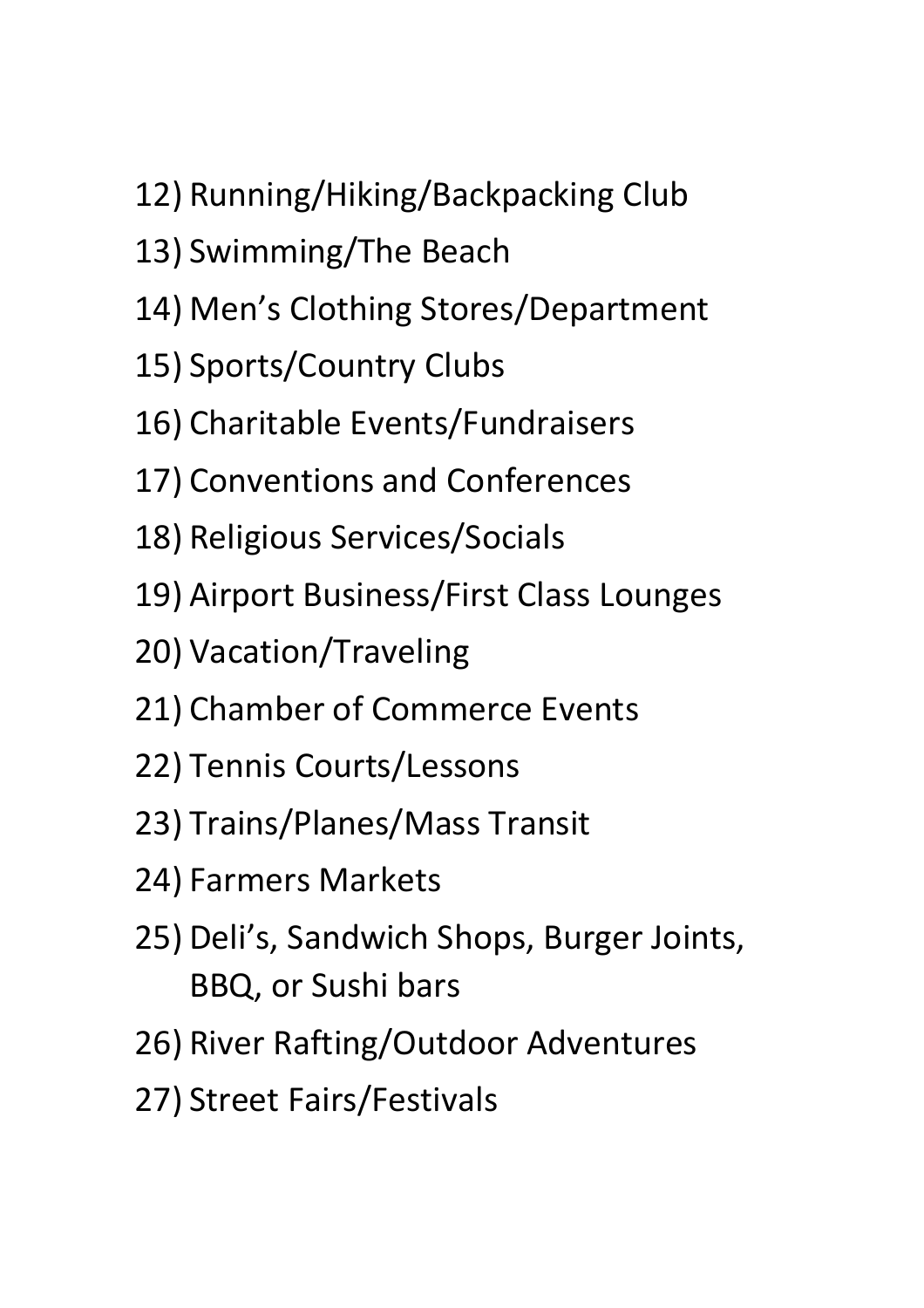- 28) Music/Gaming Stores
- 29) Grocery Store
- 30) Home Shows
- 31) City Parks/Dog Park/Walking the Dog
- 32) Motocross/Drag Racing/Monster Truck
- 33) Harley Davidson/Motorcycle/Off-road Vehicle/Camping Goods Shops
- 34) Archery Clubs/Shooting Range
- 35) Car Parts Store
- 36) Professional Networking Events
- 37) Entrepreneurial Conferences
- 38) At Work
- 39) Neighborhood/Community Events
- 40) Religious/Business Courses
- 41) Film Festivals, Art Exhibits, Museums, Theatre or Cultural Events
- 40) Friends of Friends or Family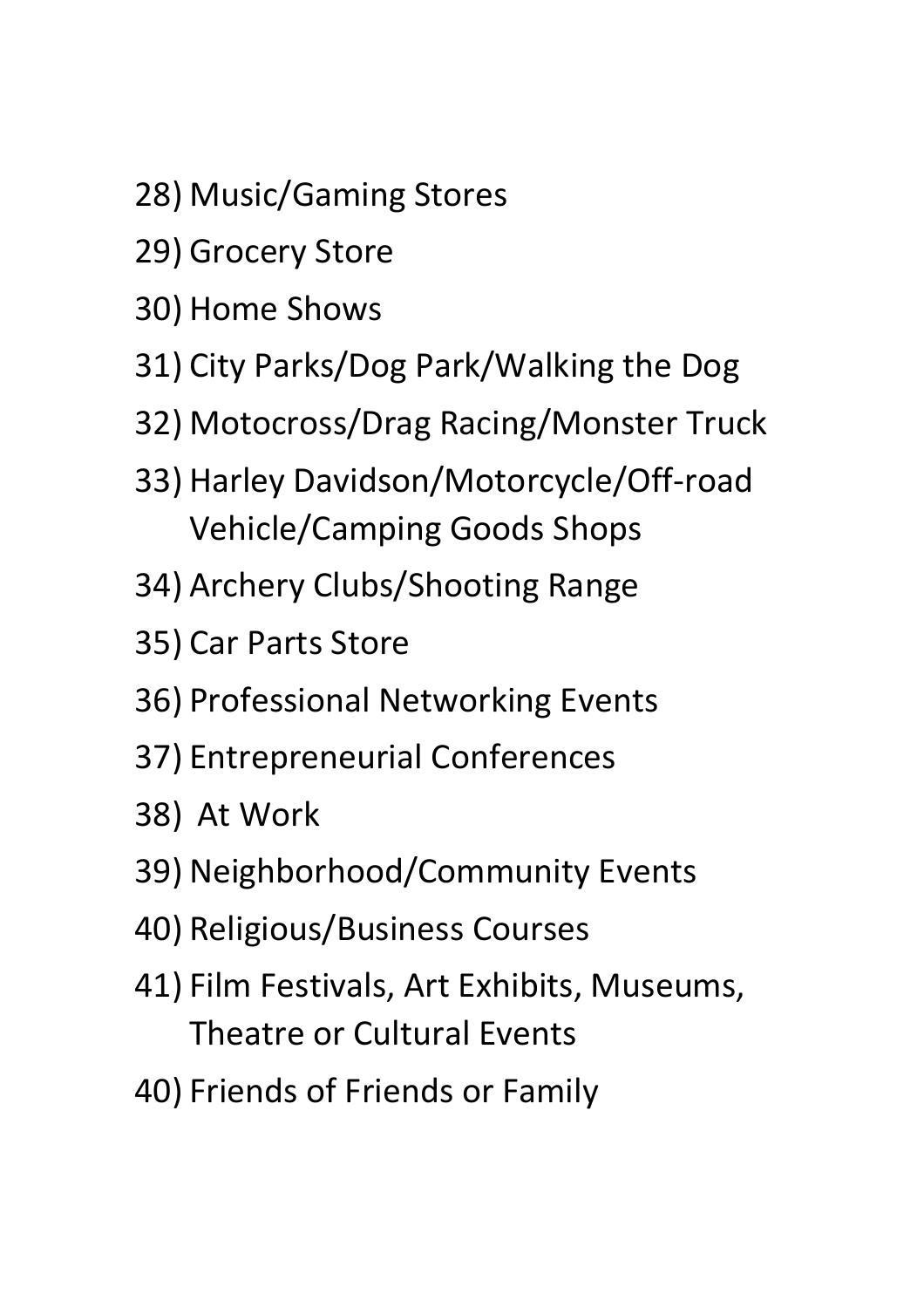- 41) Host A Party/Gathering
- 42) Singles Conferences/Dances/Cruises.
- 43) Pizza Parlors/Diners
- 44) Baseball/Basketball/Hockey/Soccer Football Games
- 45) Comedy Clubs/Comedy Act Training
- 46) Cooking Classes
- 47) Jazz/Music Clubs
- 48) Bowling Alleys
- 49) Speed-Dating
- 50) Coffee Shops
- 51) Laundromats
- 52) Weddings
- 53) Steakhouses/Sports Bars
- 54) Charity Auctions/Events
- 55) Volunteer/Service Opportunities
- 56) Line-ups/Blind Dates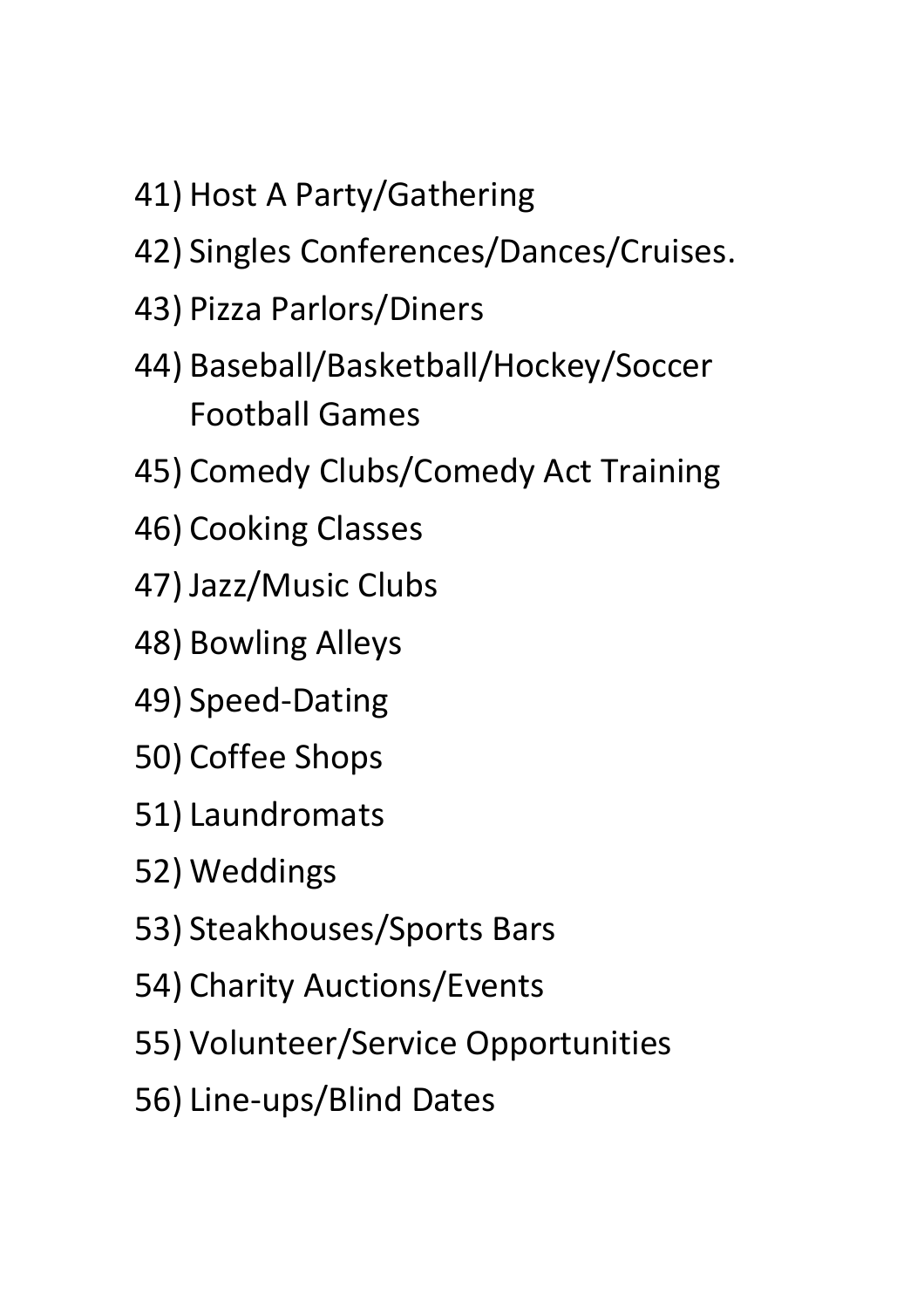- 57) Adult Education Classes
- 58) Volunteer for a Political Cause/Campaign
- 59) Motivational/Self-Improvement Seminars
- 60) Karaoke Night
- 61) Book Writing Class/Seminar
- 62) Blood Drives
- 63) Science Fiction Conferences
- 64) Technology Events/Lectures
- 65) Toastmasters/National Speakers Association
- 66) Wine/Beer Tasting
- 67) Class Reunions/Alumni Events
- 68) Facebook
- 69) Hire A Matchmaker
- 70) Book Signings/Poetry/Book Readings
- 71) Meetup Groups
- 72) Bookstores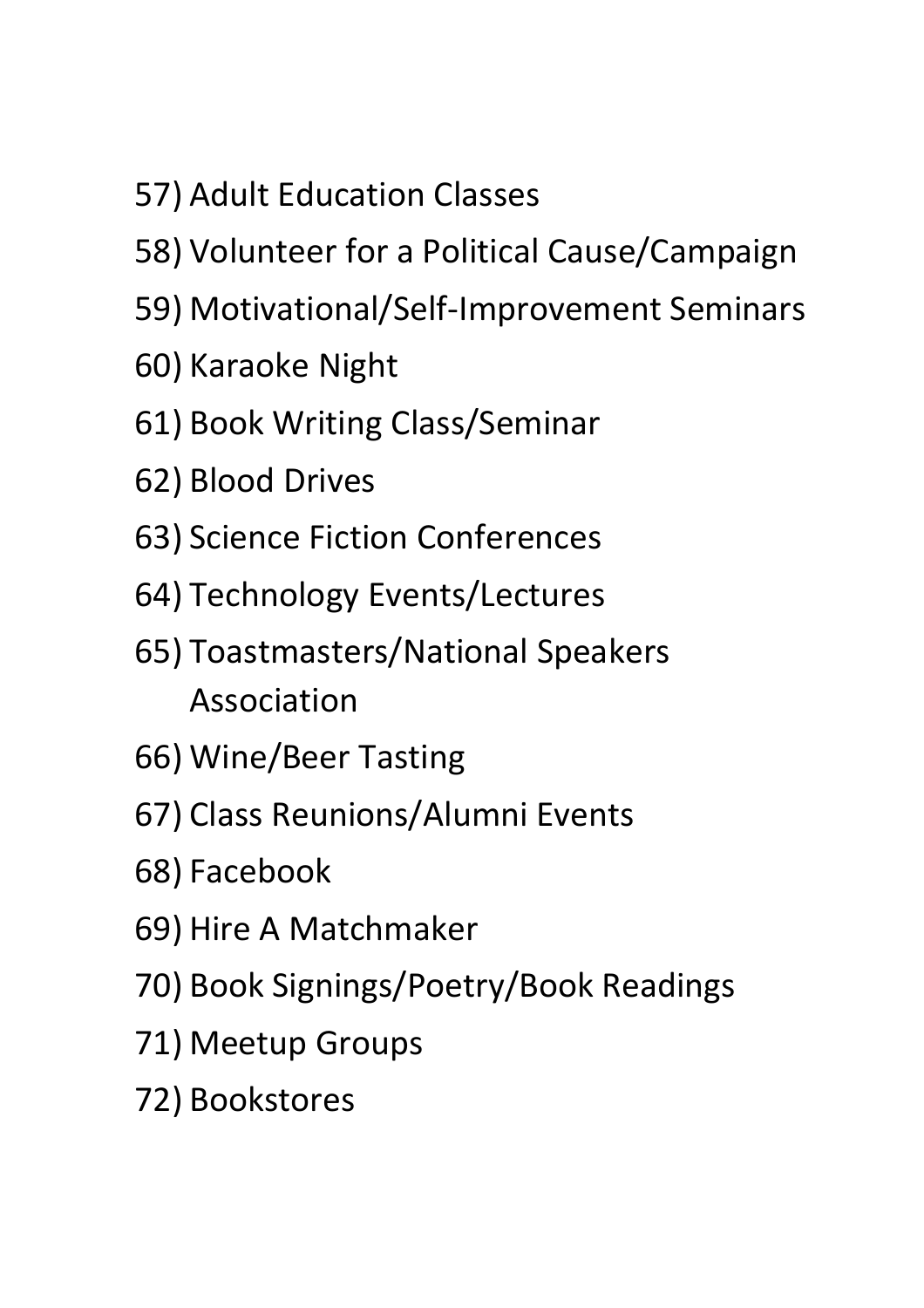- 73) Gaming Conferences/Events
- 74) Salsa, Country or Swing Dancing
- 75) LinkedIn (Expand Your Connections & Meet Someone New)
- 76) Potluck/BBQ/Breakfast Events
- 77) Bike/Scuba/Ski Shops
- 78) Co-ed Sports Leagues/Teams
- 79) Comic Book Expos
- 80) Theme/Amusement Parks
- 81) Language Classes
- 82) Horseback Riding
- 83) Walking Tours
- 84) Food Tasting Tours
- 85) Holiday/New Year's/Costume Parties
- 86) City Tours (Be A Tourist in Your Own City)
- 87) Movie Screenings
- 88) Civic Events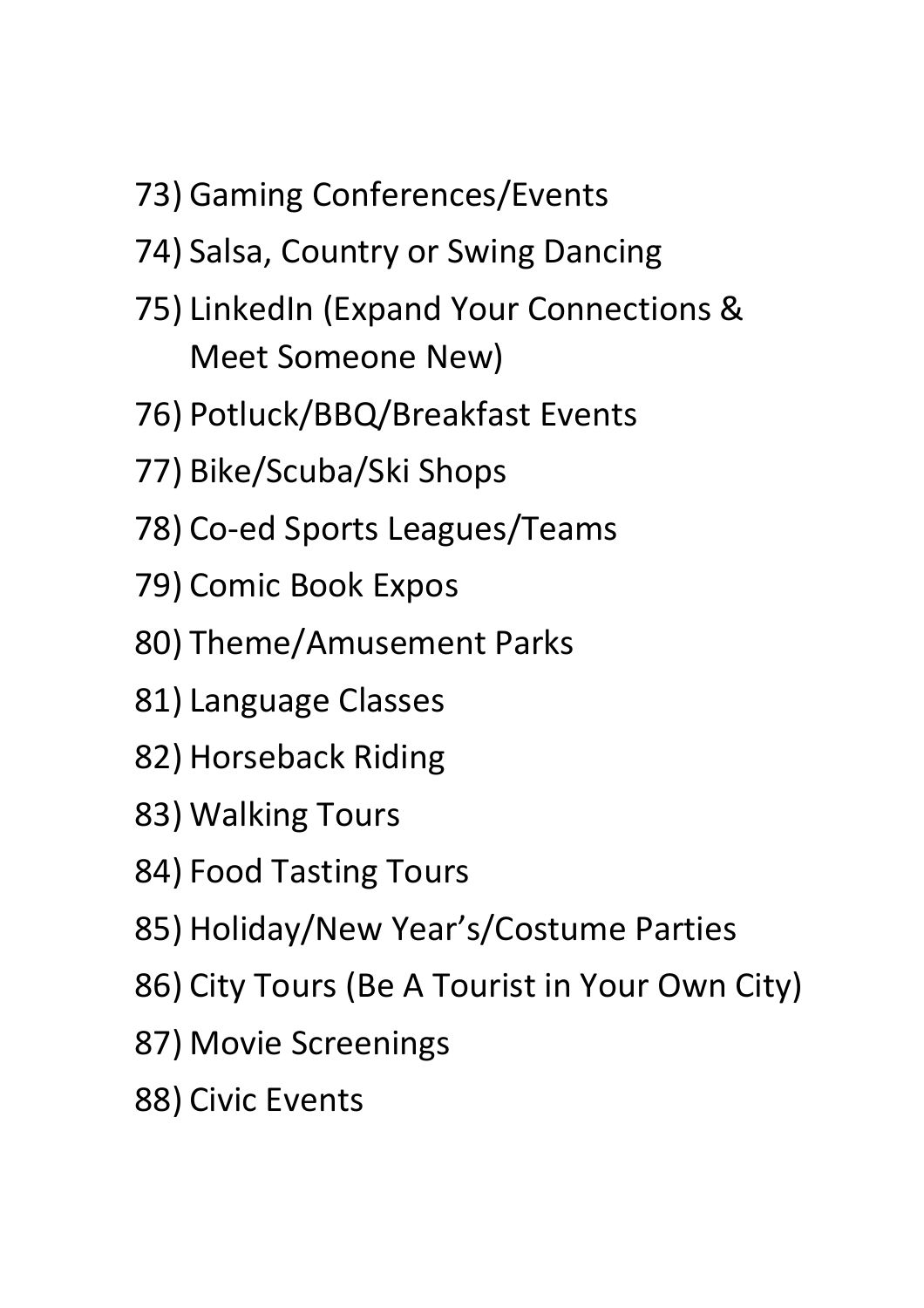- 89) Eat Dinner Sitting at The Bar
- 90) Birthday/Retirement Parties
- 91) Ikea
- 92) City Hosted F[ood Tours](https://itsjustlunch.com/)  (Example:A Taste Of Chicago)
- 93) Photography Classes
- 94) Travel Shows/Expos
- 95) Tradeshows
- 96) Support Groups
- 97) Swap Meet/Flea Market
- 98) Trivia/Game Nights
- 99) Happy Hour
- 100) Horse or Car Racing Events
- 101) They are Everywhere!  $\odot$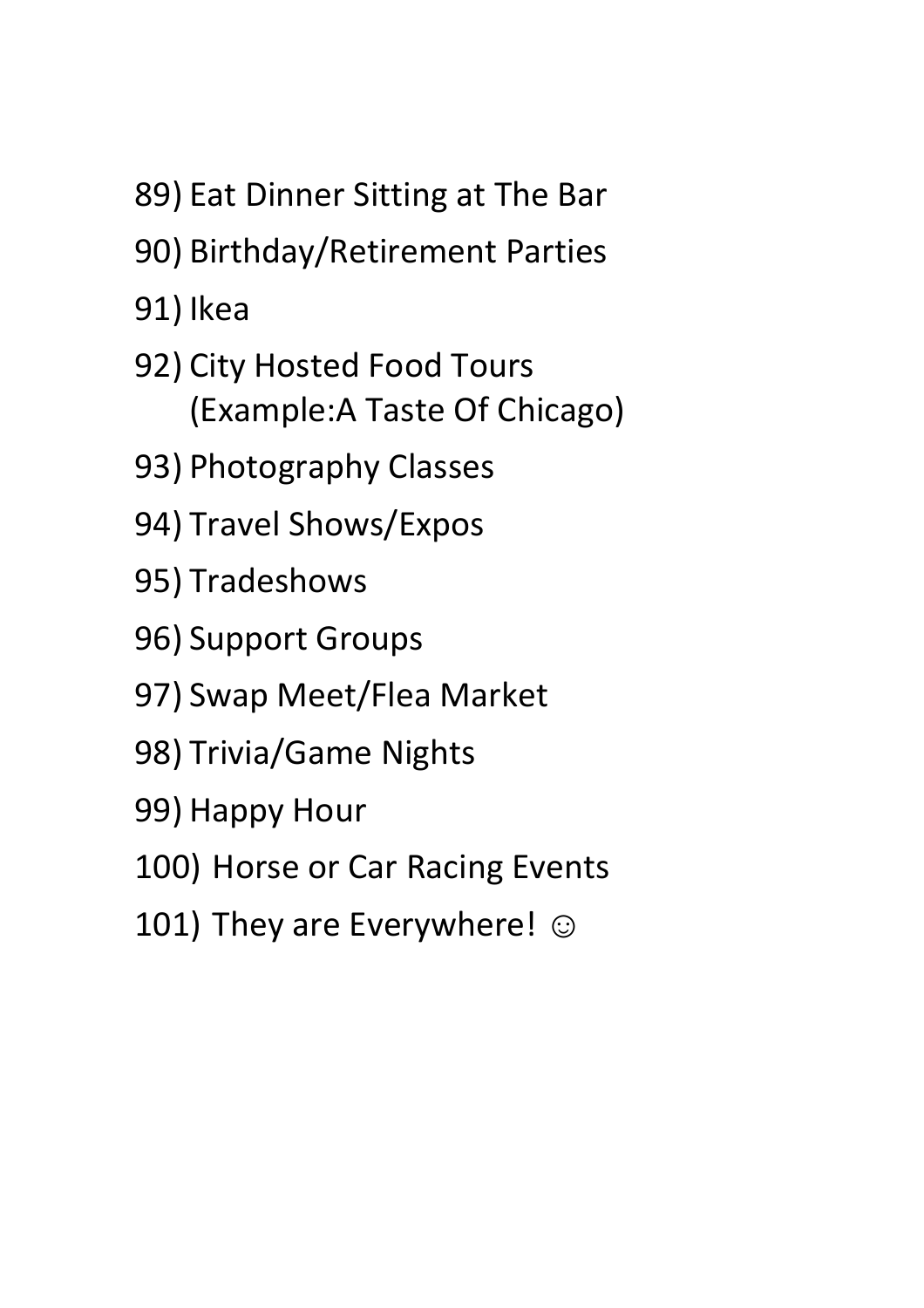

*Michelle Marchant Johnson is the Founder & CEO of LoveLifeCoaching.com and is a well-known and respected relationship coach, author and speaker.* 

*She helps smart, successful, single women (mostly in their 40's, 50's and 60's) clear their barriers to love, own their own value, date with grace and confidence, express and enjoy their femininity, and invite attraction and commitment from a high-quality man.* 

*She partners with single women throughout the world who:*

*1) Want to start dating a good man after a short (or long) hiatus 2) Want to avoid common dating pitfalls, follow a proven path to success and form a happy, loving, committed relationship with a man OR 3) Are in a relationship, but want help to navigate partnership successfully.*

*With her proprietary [Mr. Right Academy Group Membership Program](https://mrrightacademy.com/join/) & her Exclusive Platinum VIP [Meet Him & Keep Him](https://readyfortherightguy.com/coachingprogram/) private one-onone coaching programs, she's thrilled to see her wonderful clients find healthy, satisfying, passionate, committed relationships or marriages.*